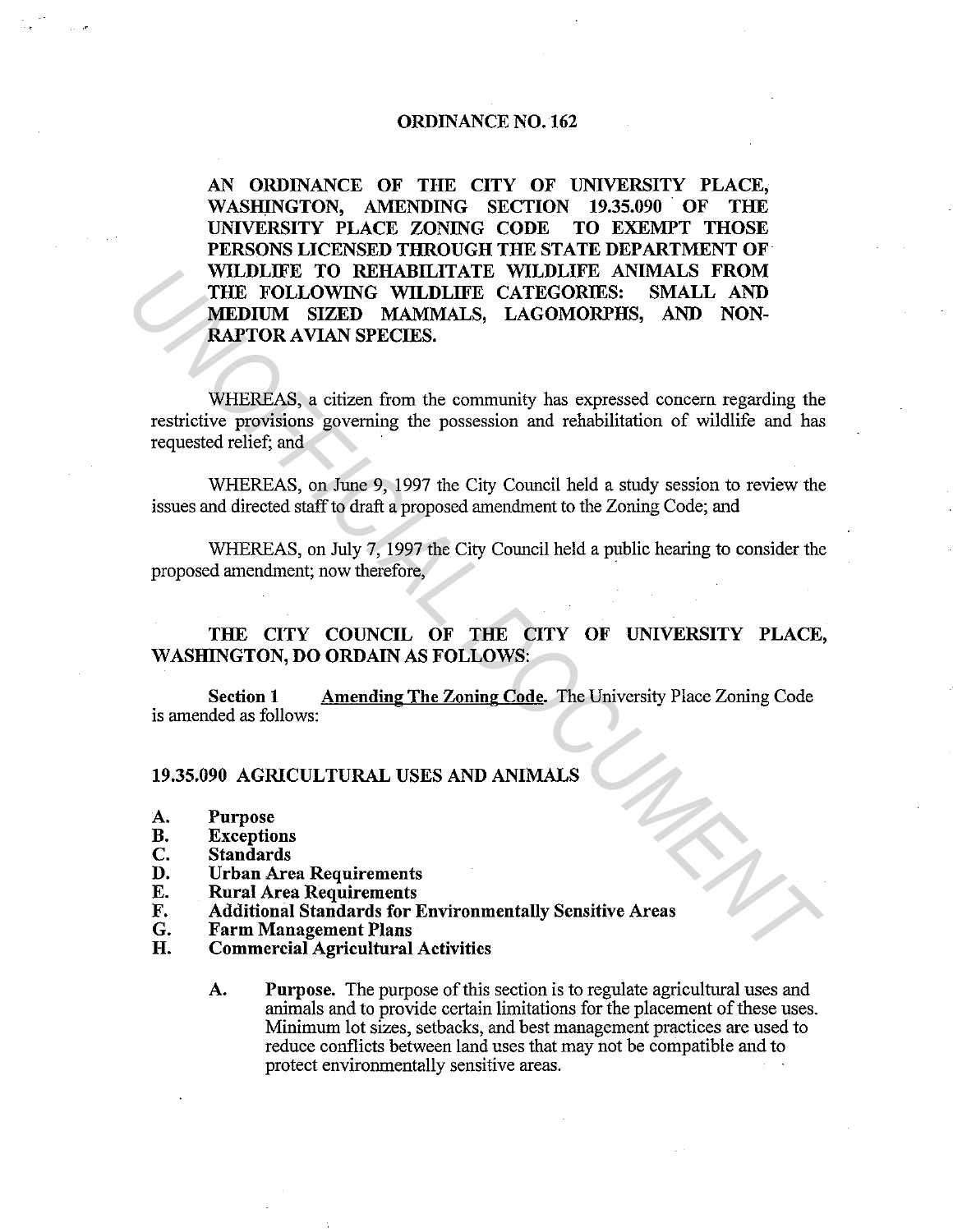- B. Exceptions
	- 1. Hobby Farms. Farm animals, agricultural activities, and associated structures may be established on any lot as a noncommercial use without an associated dwelling unit, provided:
		- a. The applicant completes a Hobby Farm Agreement provided by the Department. Each Hobby Farm Agreement shall:
			- 1. Define the type and intensity of all proposed agricultural activities.
			- 2. Clarify that the use of the site is for private noncommercial use.
			- 3. Provide time frames for periodic Departmental monitoring.
			- Be signed by the property owner and recorded as a title notice with the Pierce County Auditor.
		- b. Hobby farms must comply with all other requirements of this section.
- Those persons licensed through the State Department of Wildlife for wildlife rehabilitation are exempt from the provisions of this code to care for the following categories of wildlife as defined by the Washington Department of Fish and Wildlife: **1.** The applicant completes a Hobby Farm Agreement<br>
provided by the Department. Each Hobby Farm Agreement<br>
shall. Define the type and intensity of all proposed<br>
2. Clarify dual the use of the site is for private non-<br>
2.
	- 1. small mammals
	- 2. medium mammals
	- 3. lagomorphs
	- 4. non-raptor avions

Other categories. including carnivores and raptors. are excluded from this exemption.

C. Standards. Agricultural uses and animals shall be permitted in all zone classifications as an accessory use to a residential dwelling subject to the following requirements:

> 1. Animals Accessory to Residential Use. Animals kept shall be permitted subject to the following criteria:

a. Livestock. Livestock shall be permitted as an accessory use to a dwelling unit on any lot subject to the following provisions:

2.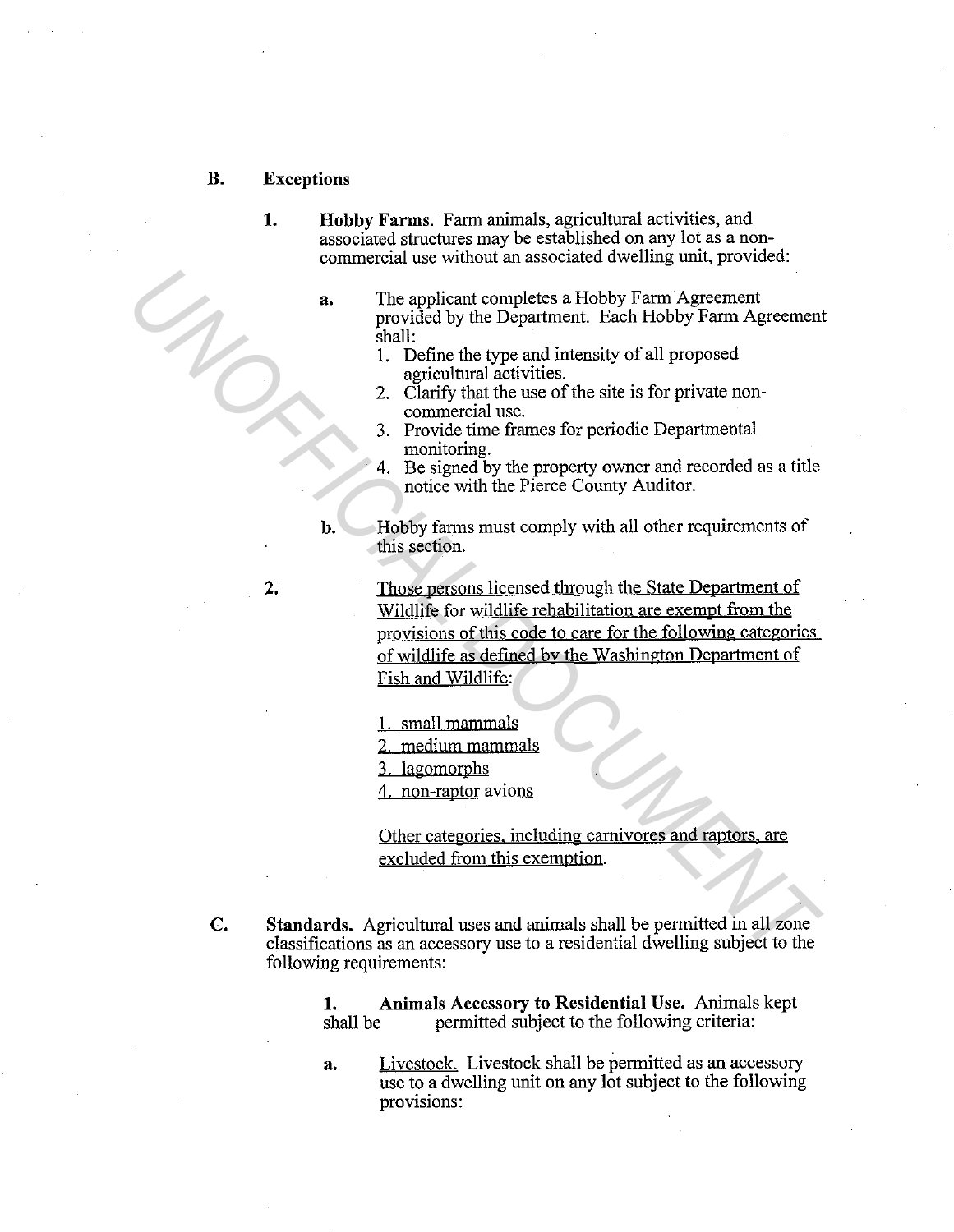- 1. A fence used to enclose pasture lands may be constructed on the property line provided such pasture is maintained as required in this section.
- 2. A fence constructed to permanently keep livestock out of buffers abutting streams, rivers, and wetlands shall be required pursuant to **Wetlands and Fish & Wildlife Habitat Areas Codes.** Such fence shall be constructed before livestock are introduced to a site.
- 

**b.** Small Animals. Small animals shall be permitted as an accessory use to a dwelling unit on any lot subject to the following provisions:

- **(1)** Poultry, Pigeons, Peacocks and Rabbits. Poultry, peacocks, pigeons and similar birds, or rabbits and similar mammals raised for domestic, noncommercial use, provided:
	- (a) A minimum setback of 35 feet from all property lines shall be required for all pens, hutches, coups or similar enclosures.
	- **(b)** No more than 12 poultry, peacocks, or rabbits and similar mammals shall be permitted per acre.
	- ( **c)** Aviaries or lofts shall provide for 1 square foot for each pigeon or similar birds, and shall not exceed 2000 square feet.
- **(2)** Dogs and Cats. Any combination of 5 dogs or cats that individually exceed 7 months of age are permitted. Kennels for 5 or more dogs or cats are prohibited.
- **c.** Wild Animals and Reptiles. No person shall have, maintain, or possess any wolf, fox, chimpanzee, emu, ostriches, exotic, vicious, or poisonous animal or reptile.
- **2. Crop Production Accessory to Residential Use.** Agricultural activities such as gardens and orchards shall be permitted and shall not be limited in any zone classification.
- **D. ·Area Requirements.** Agricultural uses and animals shall be permitted in all urban zoning classifications as an accessory use to a residential dwelling subject the standards in this section. The following requirements apply to livestock: before livestock are introduced to a site.<br> **Solution** limiting, Simall animilars hall be permitted as an accessory use to a dwelling unit on any lot subject to the following provisions:<br>
(1) Polulty, Pigeons. Peacocks and
	- **1.** Livestock are not permitted on lots less than **1** acre.
	- **2.** On any lot from 1 acre to less than 2 acres in size, the number of animals shall not exceed 2 such animals which are 12 months or more of age.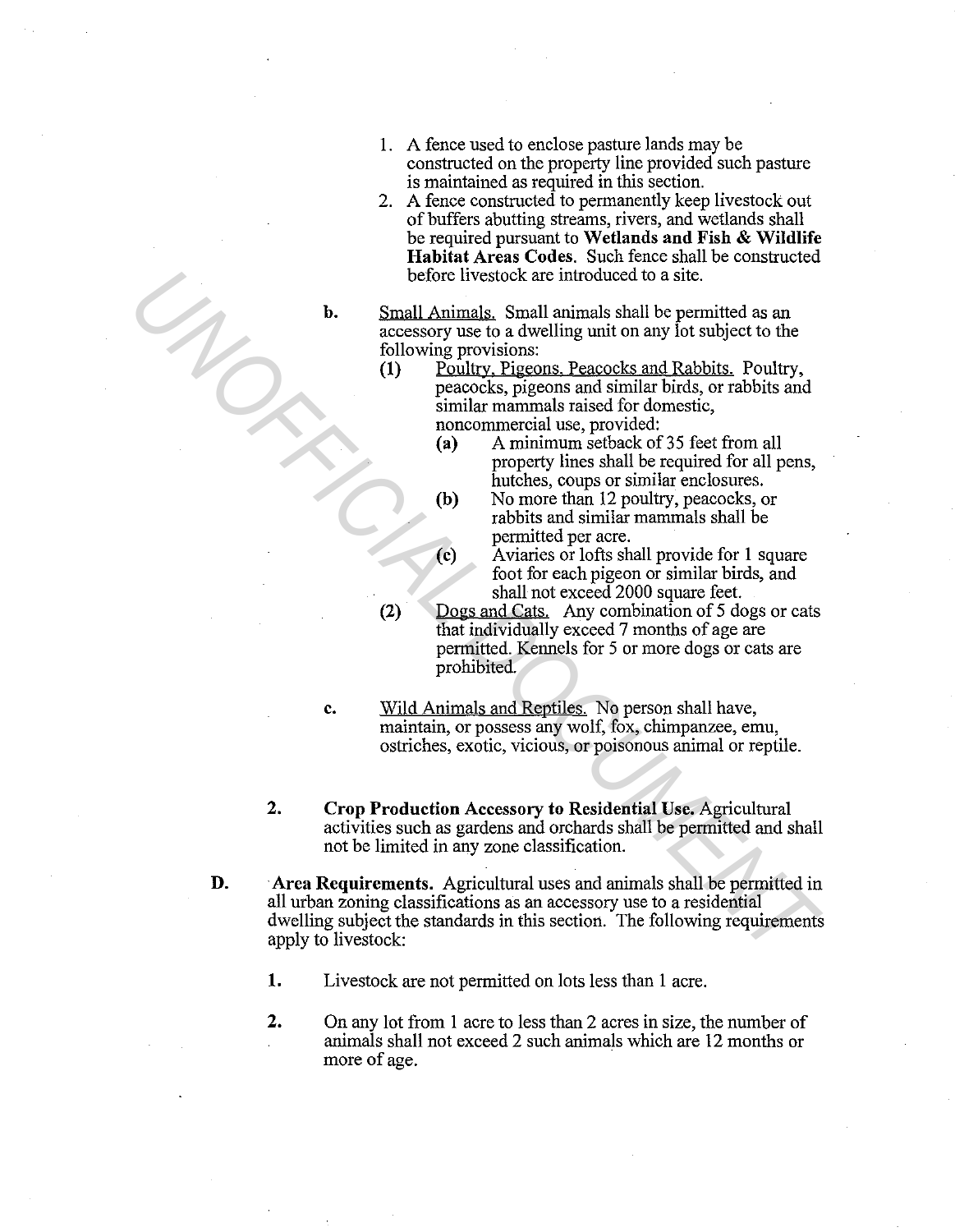- **3.** On any lot exceeding 2 acres in size, there may be one more livestock animal for each additional acre beyond the initial 2 acres.
- **4.** All pens, stables, barns, corrals, or similar concentrated enclosures used or the keeping of livestock shall be setback a minimum of 35 feet from all property lines.

**E. Additional Standards for Environmentally Sensitive Areas.** The following areas have been classified as environmentally sensitive in the City Code - areas designated Natural in the City Shoreline Management Use Regulations. In addition to the other requirements of this section, the following standards shall apply to all commercial and non- commercial agricultural uses in these environmentally sensitive areas.

**1.** Livestock shall be limited to one per acre of fenced usable pasture.

- **2.** Small animals shall be limited as follows:
	- a. Poultry, Pigeons, Peacocks, and Rabbits are limited to 8 per acre.
	- Kennels that exceed any combination of 5 dogs or cats that individually exceed 7 months of age require a conditional use permit.
- **F. Farm Management Plans.** The requirements in this section may be exceeded provided the property owner completes a Farm Management Plan in conjunction with the Pierce County Conservation District, the Natural Resources Conservation Service, or other agency acceptable to the Department. The plan must address, at a minimum, best management practices for the control of animal wastes, stormwater runoff, and erosion. **E.** Additional Standards for Environmentally Sensitive Areas. The City Code - areas designated Natural in the City Shoreline Management (30 USe Regulations. In addition to the other requirements of this section, the follo
	- **G. Commercial Agricultural Activities.** See **Section 19.25.310,** Resource Use Category, for commercial agricultural uses, and **Section 19.35.060,**  Home Occupations, for same.

Section 2 Copy To Be Available. One copy of this ordinance shall be available in the office of the City Clerk for use and examination by the public.

**Section 3** Severability. If any section, sentence, clause, or phrase of this ordinance shall be held to be invalid or unconstitutional by a court of competent jurisdiction, such invalidity or unconstitutionality shall not affect the validity or constitutionality of any other section, sentence, clause, or phrase of this ordinance.

**Section 4** Publication And Effective Date. A summary of this Ordinance consisting of its title shall be published in the official newspaper of the City. This ordinance shall take effect five days after publication.